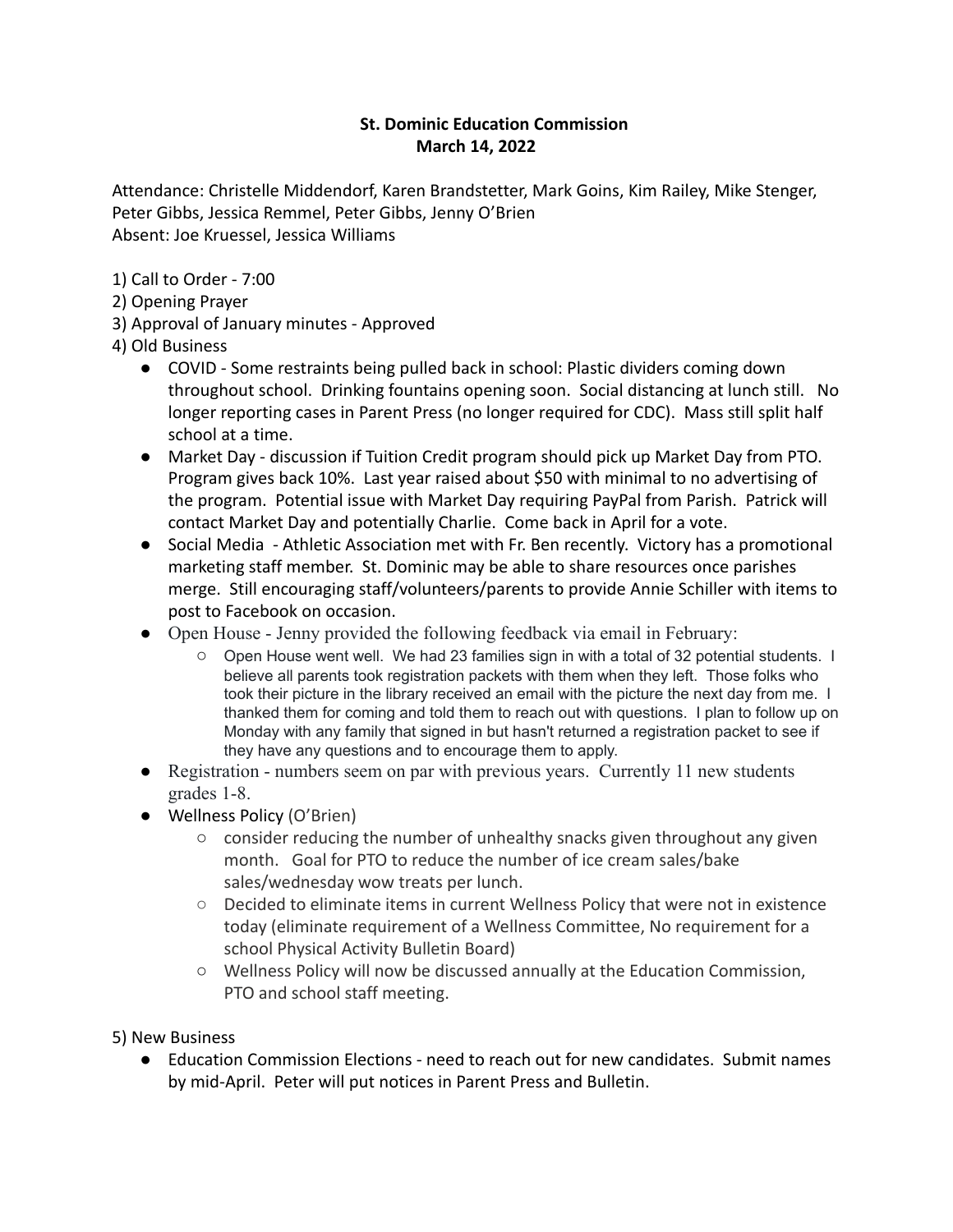## 6) Committee Reports

- **Faith Formation** (Brandstetter)
	- 6 new baptisms of students recently.
	- Recent 1st Reconciliation 37 2nd graders.
	- 48 confirmed on March 3. Special kudos to Ms. Luebbe and Mr. Wells. Wells will be leaving the PSR program after 10 years of service to the program. 7th grade servers did well.
	- 8 adults of Parish entering church this Easter.
	- $\circ$  Karen, and DRE focals at other parishes met with Fr. Ben to discuss PSR programs at all parishes (three programs across parishes currently). Let decisions drive circumstances, not circumstances drive decisions. Looking for DRE directors to come back to him with a plan at a future meeting.
	- $\circ$  On Sunday July 2nd, there will be ONE mass for all parishes (location TBD)
	- This Friday religious in-service day for staff (children off school)
	- Wailing wall in gathering space
	- First Communion 1st Saturday of May
	- Server Reintroduction Fr. Chris training new children for Holy week. 7th and 8th graders will be trained soon to start serving again at masses. All children given opportunity to volunteer if they wished.
	- Confirmation next year March 21st will be 5 parishes combined at St. Dominic Church.
- **PTO** ( Railey and Lively)
	- Upcoming purchases for school/gym: Retractable shades for gym windows; sound system for gym
	- PTO/Athletic combined Meeting this past Thursday
	- Free PTO Lunch this Thursday
	- Walk-a-thon May 13th, kickoff April 8th
	- Who Dey picture for sale proceeds for Joe Burrow foundation
	- Open positions: co-president elect, secretary
- **Principal's Report** ( O'brien)
	- Technology Update
		- Mr. Josh provided the following update that Jenny provided:
			- Technology curriculum remains tied to AoC graded course of study:
				- Age appropriate lessons on Google Drive usage and components (docs, slides, sheets, etc) to grades 2-8
				- keyboarding/typing and computer basics suac as equipment usage, internet/password safety and professional presentations
				- Collaborating with classroom teachers on integrating my lessons with theirs
				- 3D printing with Mrs. Cox. Some issues with equipment and time-consuming process to print just one project.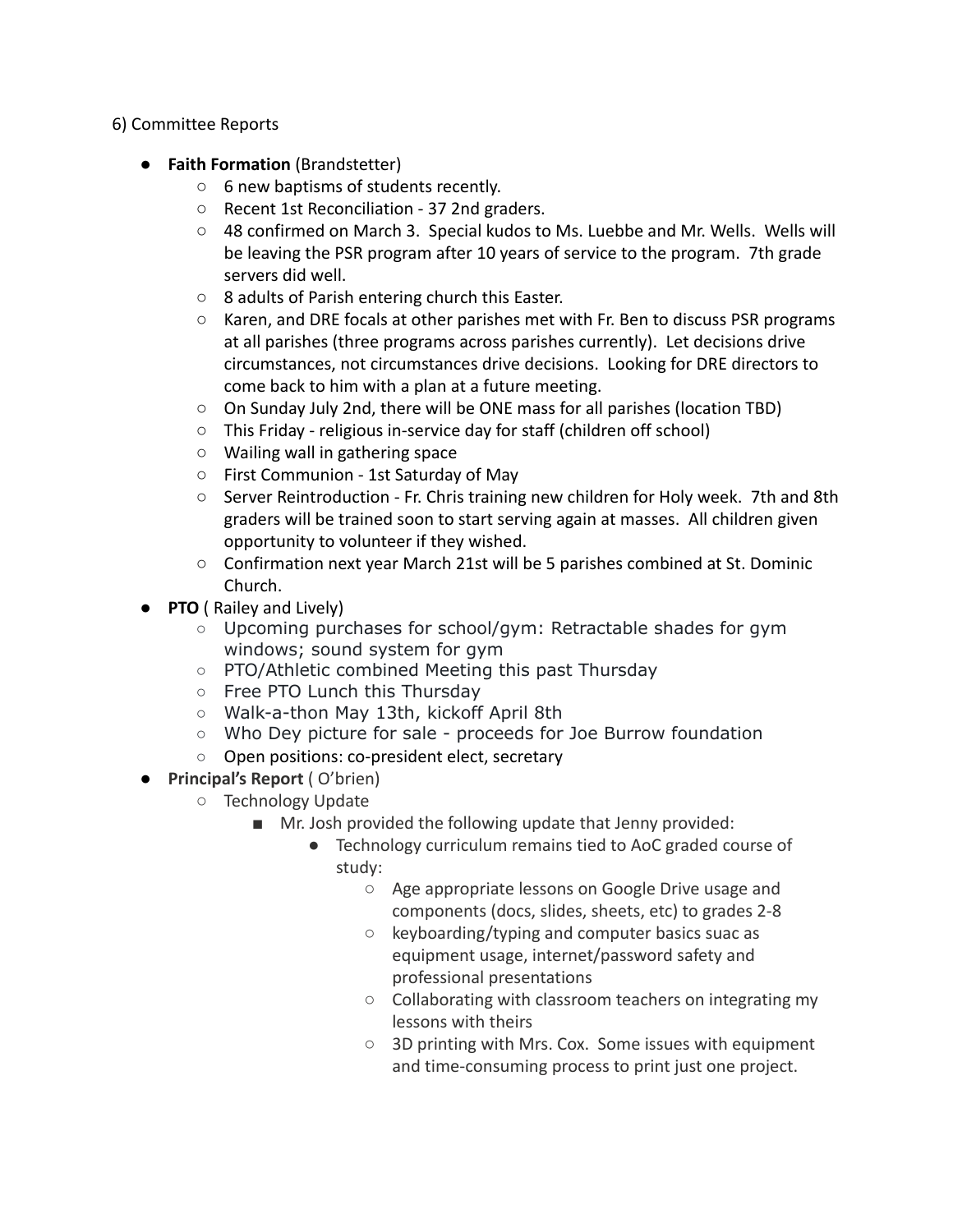- Grading classes 5-8 with projects and list of expectations. 80% grading on projects, and 20% for participation/behavior
- 1:1 Devices
	- finally received all backordered devices ordered summer 2020
	- Each classroom has own cart and 99% of devices in circulation
	- Switch from HCC to SWOCA very successful more bandwidth for campus wifi
	- Working plan with Tech. Committee to allow devices to go home as needed
- Goal going forward: use Aux money to replace computers year after year. 5th graders always get new computers, and keep them for three years (Same with K-4).
	- Servicing funds may need to be scaled back in future to support the technology plan

## ● **School Strategic Plan**

- $\circ$  Parent surveys going out at end of year (part of 6 year accreditation plan) and be ready for Sept discussion at Education Commission meeting and potential impact on a new Strategic plan
- Catholic Culture, Community & Family (Middendorf)
	- Catholic Identity Committee meeting 2/1
		- $\bullet$  Kids taking a tolerance survey by 4/1 (on culture of school)
		- Each homeroom will get a designated saint to learn about next year
		- Living Stations April 14th; Stations of the Cross each Friday in Lent (half of school alternating in church/in classroom live stream each week)
		- Lent in a bag and Resurrection Eggs
		- May: living rosary
- Marketing & Communication (Goins , Kruessel)
	- Website training/coordination/maintenance meeting will take place sometime in future with Jenny, Stephanie, Josh, Joe and Peter. Date and time TBD. Jenny, Steph and Josh may not have time until June..
	- Website analytics dashboard Joe created a dashboard. He has provided link to view via email.
	- Google ads Mark working to get ads linked to parish sites since google adds won't link to school.
	- Recommend bigger social media presence going forward.
	- Consider if the website needs any additional content?
- **Tuition Credit** (Lahni)
	- Chipotle Wed. March 16 33% return
	- \$3299 from Kroger for Nov-Jan
	- Amazon smile \$291 Quarterly donation